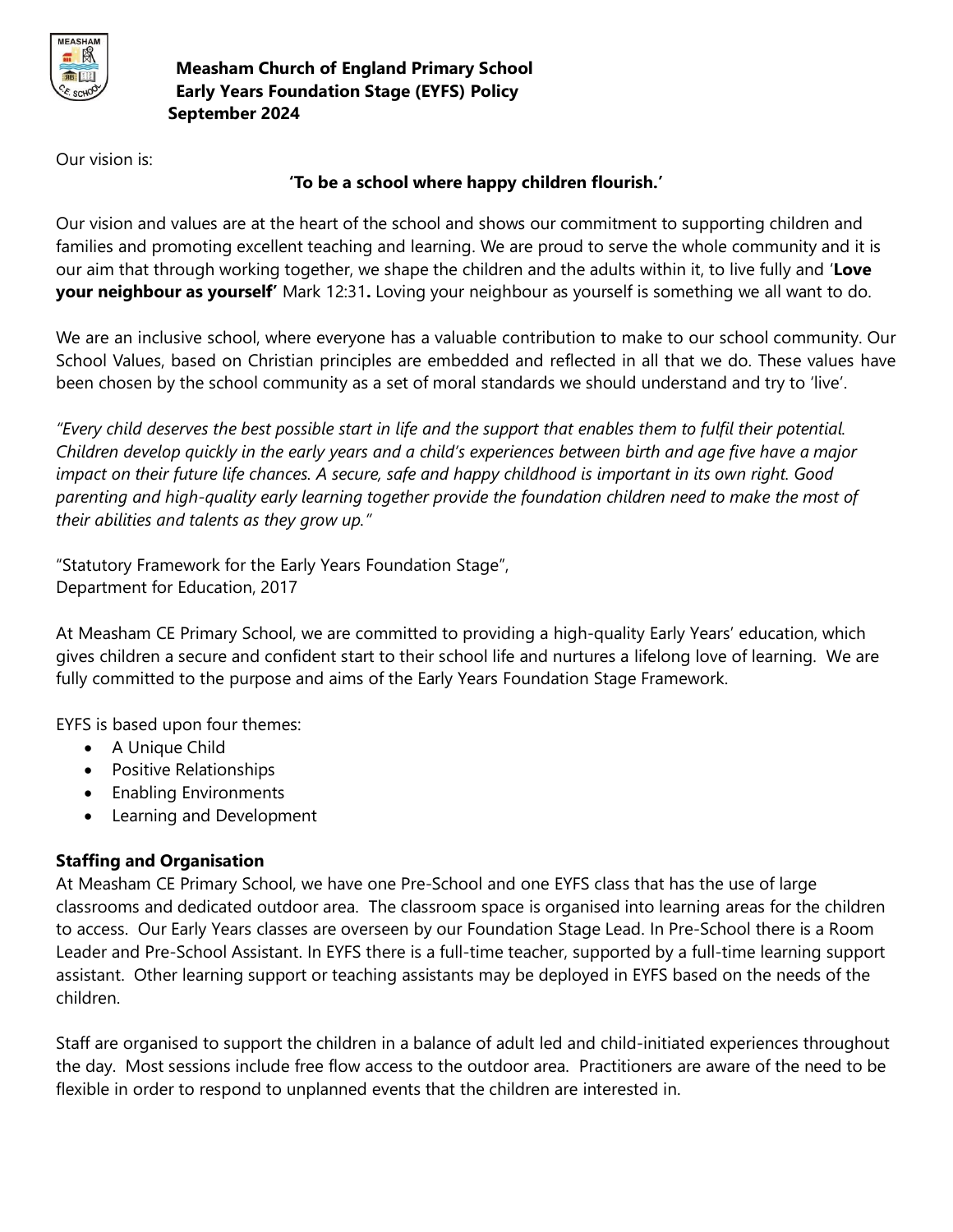

## **Planning**

The Early Learning Goals are the knowledge, skills and understanding which young children should have acquired by the time they reach the age of five.

**There are three prime areas of learning:** Communication and Language Physical Development Personal, Social and Emotional Development **In addition, there are four specific areas of learning:** Literacy Mathematics Understanding the World Expressive Arts and Design

Our planning has a sharp focus on the children's needs, their interests and their stages of development. We recognise that the seven areas of learning cannot be delivered in isolation and seek opportunities to make links between them. We aim to deliver the curriculum through planned, purposeful play and present new concepts in meaningful contexts that enable the children to build on what they already know.

## **Effective Teaching and Learning**

We encourage the children to play an active role in shaping their learning experiences. Adults engage in discussion with the children about what they are interested in, which skills they would like to develop further and which resources they need to support their learning. During the topic, children in EYFS take part in an "inspiration day" to enhance their learning experience.

We aim to provide an attractive, challenging learning environment that offers high quality opportunities for the children to learn through play, both indoors and outdoors. There is a range of continuous provision available in the classroom, that is designed to offer open-ended, practical learning opportunities. Children are supported to think creatively and imaginatively and explore how resources can be adapted. Each week, the provision is enhanced with additional resources, based on the previous week's observations.

Adult led activities are practical in nature and based on first hand experiences wherever possible. The children are supported to develop problem-solving skills through open-ended tasks and opportunities to share their thinking with others. The number of adult led activities that the children take part in increases throughout the year, as their concentration develops.

## **Observation and Assessment**

At Measham CE Primary School, we use a range of strategies to gather information about the children's learning and development and use this information to ensure that our planning meets the needs of all learners. During child-initiated activities, practitioners make snapshot observations and "remark on the remarkable". Each child has a Learning Journey and all significant observations are gathered here along with examples of work and parental contributions.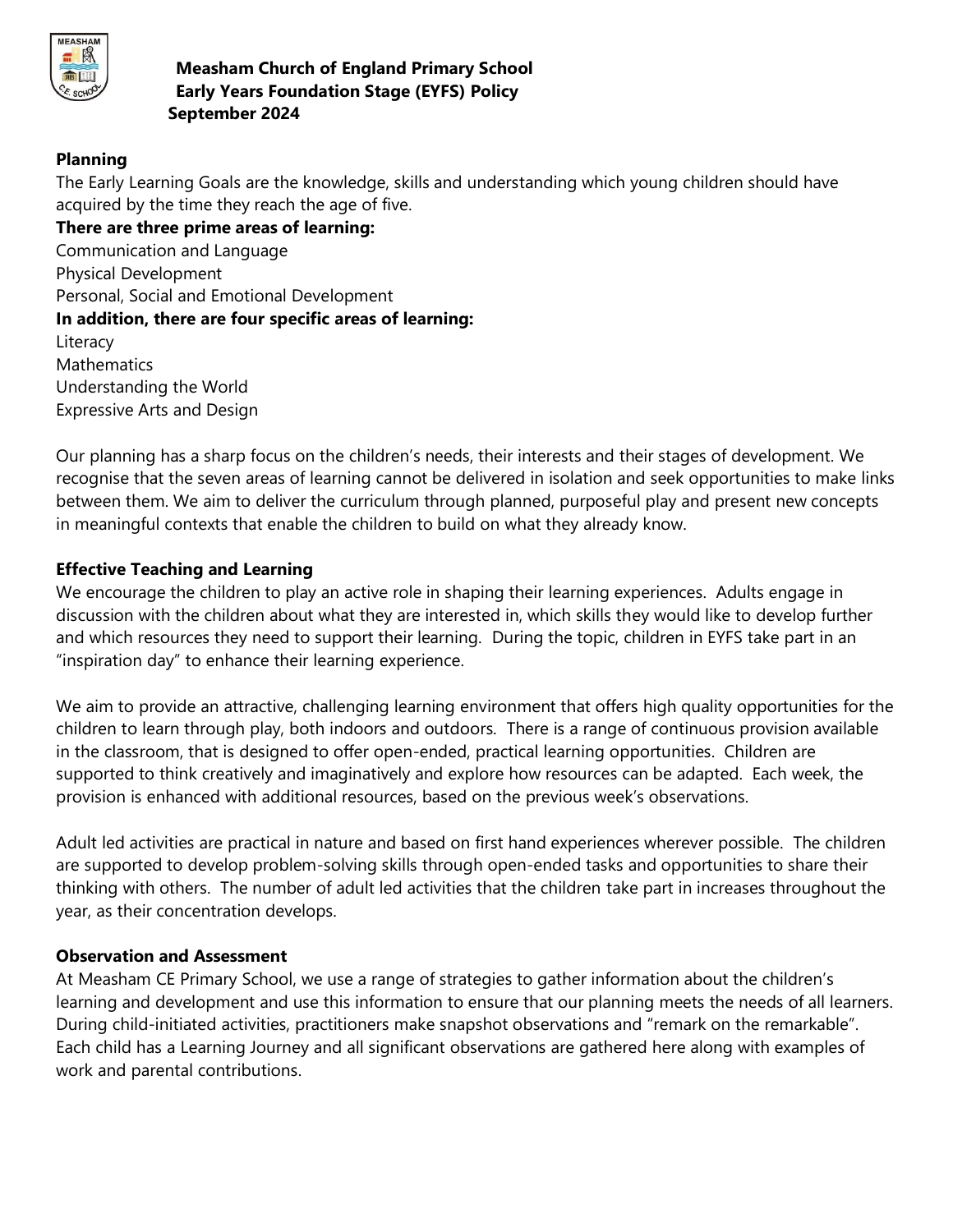

From the first half of the Autumn Term onwards, the EYFS teacher and Pre-School leader uses their knowledge of each child to complete baseline assessment according to the EYFS framework. Children in EYFS will also complete the Reception Baseline Assessment (RBA) as prescribed by the government. This allows learning opportunities to be pitched appropriately and also provides a baseline of the children's attainment. This information is closely monitored to ensure that all children are making good progress.

In the Summer Term, practitioners consider the 17 ELGs in the EYFS Profile to decide whether each child has met or not met the ELGs. In Pre-School the staff will decide whether each child is on track or not to meet the ELGs at the end of EYFS. Judgements against the ELGs are based on ongoing observation; all relevant records; discussions with parents and carers, and any other adults whom the teacher, parent or carer judges can offer a useful contribution.

The results of the Profile are shared with parents and/or carers, and there are opportunities for them to meet their child's class teacher to discuss this information.

At the end of the year, EYFS and Year 1 teachers are given a copy of the Profile report and transition summary together with a short commentary on each child's skills and abilities in relation to the three key characteristics of effective learning. This helps to create a smooth transition and assists with the planning of teaching and learning in EYFS and Year 1.

The EYFS profile results are reported to the local authority, who monitor and moderate the judgements made.

## **Learning Environment**

We aim to create an attractive, welcoming and stimulating learning environment which will encourage children to explore, investigate and learn through first-hand experience. Resources are clearly labelled and organised into learning areas, enabling the children to access them with a high level of independence.

Children learn about their emotions through the Zones of Regulation and both Pre-School and EYFS encourage children to identify how they are feeling with an age-appropriate display to support this.

## **Parent Partnerships**

We recognise the role that parents have played, and their future role, in educating the children. We do this through:

- The EYFS teacher and Pre-School meets with relevant parents in school during the first week of school.
- The children have the opportunity to spend time with their teacher and teaching assistant in class before starting school.
- Inviting all EYFS parents to an induction meeting during the term before their child starts school.
- Offering parents regular opportunities to talk about their child's progress in our EYFS class and allowing access to the children's Learning Journey books.
- Encouraging parents to talk to the child's teacher or teaching assistant if there are any concerns. There are formal meetings for parents twice a year at which the teacher/Pre-School staff and the parent discuss the child's progress.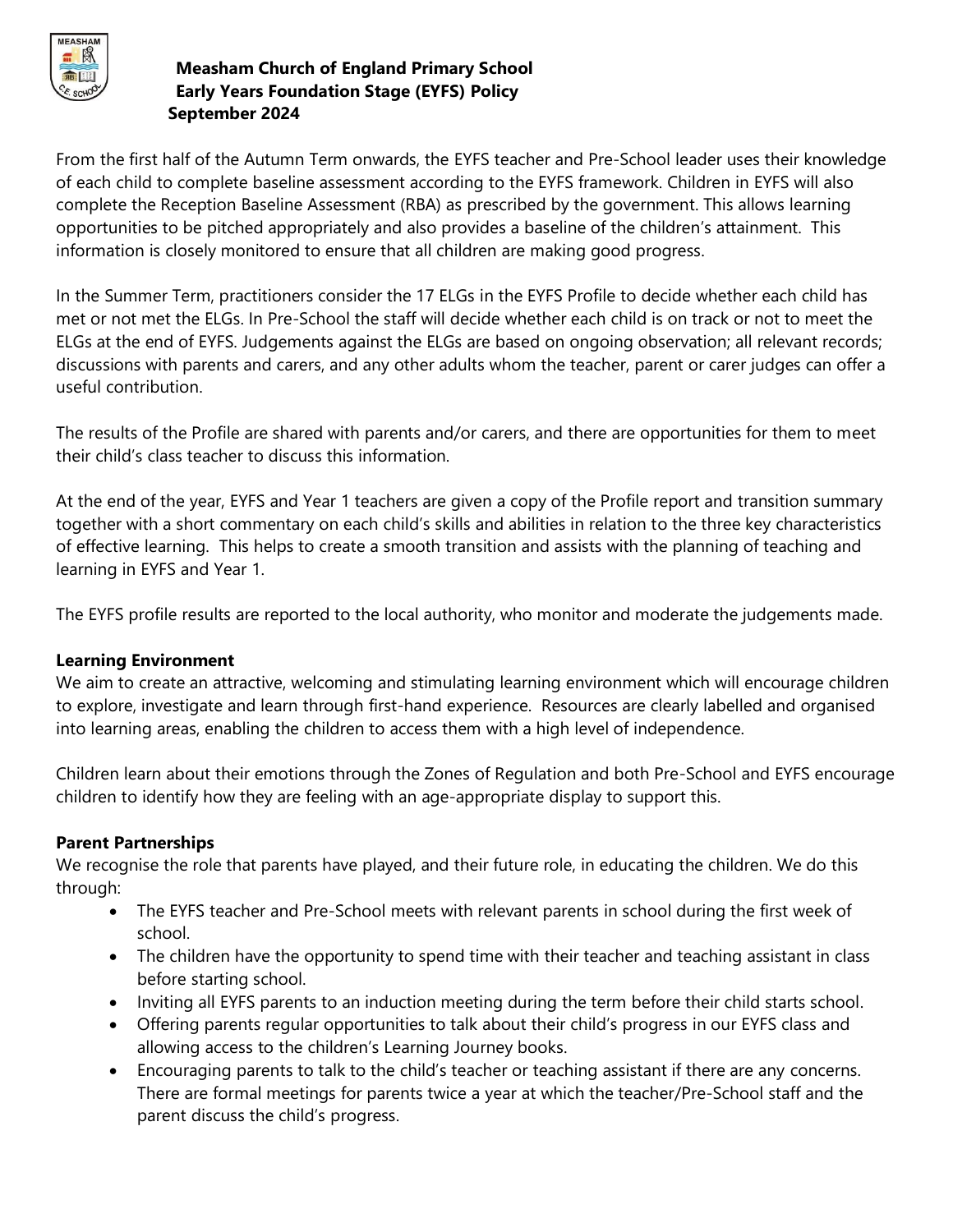

- Parents receive a report on their child's attainment and progress at the end of each school year.
- Arranging a range of activities throughout the year that encourage collaboration between child, school and parents: nativity play, sports day etc.

## **Community Links and the Wider World**

Over the year, we arrange visits from members of the local community to support our topic work. The children take part in several educational visits linked to their topic work. Film clips, non-fiction texts and artefacts are also used to introduce new concepts in real-life contexts. We aim to develop the children's awareness of other cultures by exploring different countries and celebrations.

## **Behaviour Management**

Please refer to the school's Behaviour Policy.

## **Safeguarding**

Please refer to the school's 'Child Protection Children' policy.

## **Inclusion and Equal Opportunities**

We have a responsibility to ensure positive attitudes to diversity and difference. We can support each child's needs by:

- Removing or helping to overcome barriers where these already exist
- Being alert to the early signs of needs that could later lead to difficulties and responding quickly and appropriately, involving other agencies as required
- Stretching and challenging all children

Please refer to the school's Equality of Opportunities and SEN Policies.

## **Premises and Security**

Access into the school building is through a fob on every door. Pre-School and EYFS children have their own entrance which is on the side of the school building. The office staff are responsible for verifying the identity of any visitors before they enter school. Visitors are asked to sign in to the school visitor's log and are given a visitor badge to wear. Staff are aware of their role in challenging anyone who is not recognised and asking for identification from anyone claiming to be from an outside agency.

The external classroom doors are kept locked, except when the children enter and leave the setting at the beginning and end of the day and when the children access the playground for playtimes, lunchtime and to access the outdoor provision. The door to the outdoor area is kept locked when this area is not in use.

The external doors are closely monitored by staff when children are entering or leaving the setting, to ensure that they cannot leave unaccompanied. All staff are aware of the need to monitor the external doors to ensure that they are secure during the session. The register is used to check how many children are present. When moving from one area school to another, head counts are used to check that all children are present before leaving.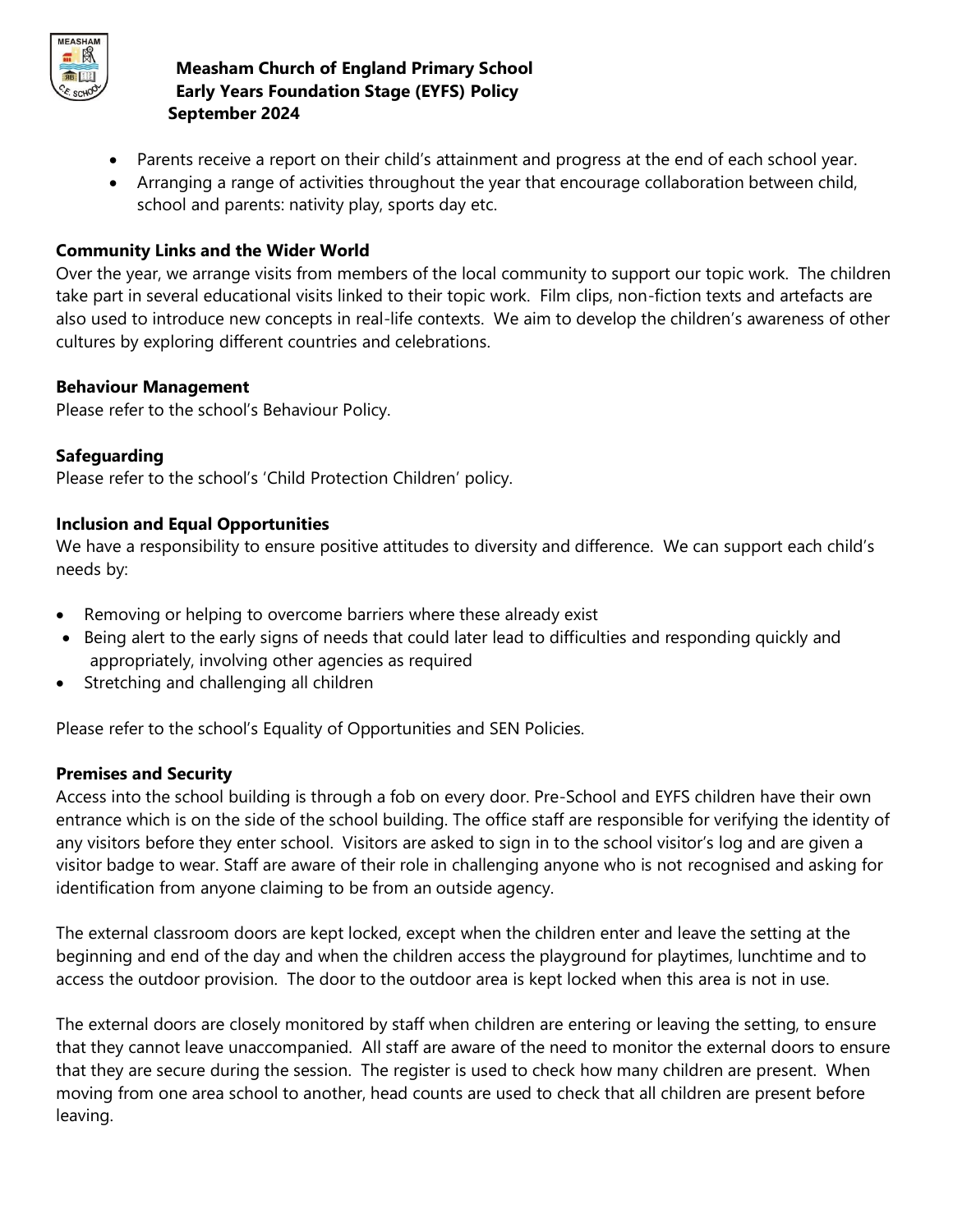

## **Arrival and Collection of Children**

Children in EYFS can enter school grounds from 8:35am. Children can then enter their classroom at 8:45am. Each child is marked in on the day's register by the class teacher. Parents/carers use the external classroom doors when collecting their child(ren) at the end of the school day. Parents wait in the playground and each child is handed over to their parents individually. If a child needs to be collected during the school day, parents report to the school office.

Pre-School sessions run from 8:45 until 11:45am and 12:15 until 3:15pm. We also offer a lunch club for a small cost. Parents should ensure that they arrive promptly at the side gate to collect and drop off their child.

Under no circumstances is a child allowed to leave with anyone other than those named on the child's registration form, unless the parent has given permission. Parents are to contact the office if there are any changes to collection arrangements. If there are queries regarding a child's collection, the class teacher will contact the child's parent/guardian to discuss the situation with them.

If a child is not collected and the parent/guardian is uncontactable, the other names on the child's registration form will be called to collect the child. If no-one on the child's registration form is contactable, the Headteacher should telephone the Social Services Duty Officer or Out of Hours Duty Point. Arrangements should then be made for the child to be removed to an appropriate place of protection agreed by the Social Services Department. It remains the responsibility of the Social Services Department in conjunction with the Police to contact the parents and if appropriate, to inform them of their child's whereabouts.

## **Missing Child**

If a child disappears during the school day, practitioners will; check with all members of staff when the child was last seen and that they have not been collected by a parent/carer, organize a thorough and systematic search of the building and surrounding playground etc, inform the Headteacher of the situation and telephone the child's parents or other emergency contact to explain the situation and double check that the child is not there or their whereabouts known. If the child is still unable to be located, the school will notify the police of a missing person.

## **Outings**

Written parental permission to take the children into the local environment is sought upon admission to the school. Further permission is obtained for any other outings. Risk assessments are completed for each type of outing.

## **Pre-School Funded places – free entitlement**

All 3- and 4-year-olds in England are entitled to 15 hours free childcare each week for 38 weeks of the year. Funded places are offered in accordance with national and local codes of practice and adherence to the relevant Provider Agreement/Contract with the local authority. To see more please look at our Admissions Policy.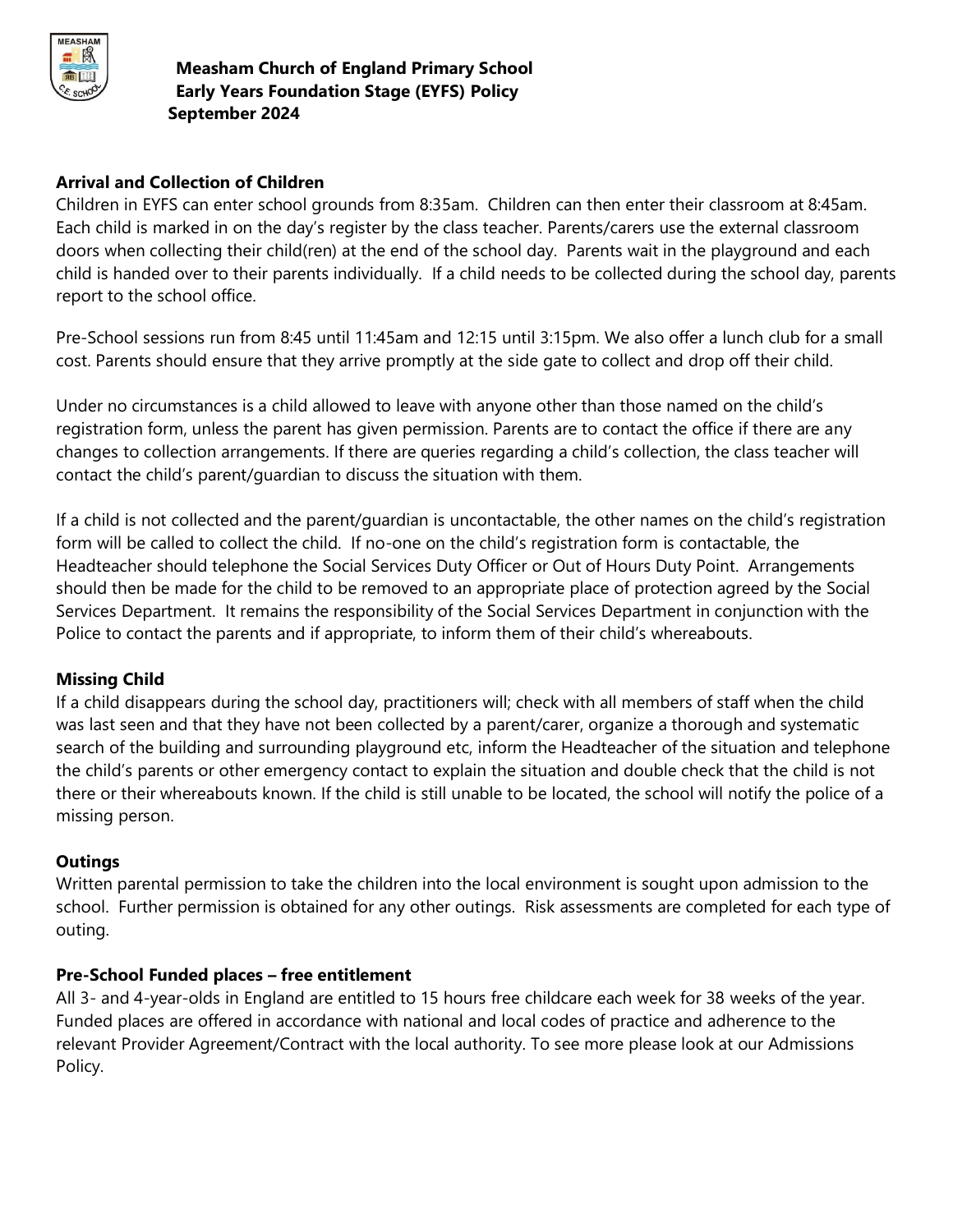

## **Key Person Approach**

The class teacher is responsible for the wellbeing of all of the children in the EYFS class. In EYFS, each child is assigned a Key Person at Measham CE, the EYFS teacher acts a Key Person to all children in EYFS, supported by the Teaching Assistant. In Pre-School each child is assigned a Key Person.

The key person's responsibilities include:

- Helping the child to become familiar with the setting
- Building a relationship with each child's parents, working in partnership with them to ensure that the child is being cared for appropriately for each family
- Responding sensitively to the child's needs, feelings, ideas and behaviour
- Ensuring that the learning opportunities on offer meet the needs of each child

## **Promoting Awareness of Dangers and How to Stay Safe**

We encourage the children to take an active role in ensuring their own safety and involve them in discussions about health and safety issues. For example, the children may take on the role of a 'Danger Detective' and look for possible hazards around the classroom or use photographs of a place that they will visit on a school trip to complete their own risk assessment. We also talk to the children in EYFS about Online Safety and how to stay safe online.

#### **Risk Assessments**

In addition to the school's risk assessment, daily risk assessments are completed in EYFS to ensure that any hazards are identified and managed before the children enter the classroom and outdoor area.

## **Complaints**

Please refer to the school's Complaints Policy.

## **Information for Parents and Carers**

We provide a pack for new parents and carers that includes information about our daily routines, the types of activities provided, staffing and food and drink. We also provide information for parents on the school's website, Facebook page, newsletters and notice boards around school.

## **Transition from Pre-school to EYFS**

We work closely with our own Pre-School and feeder settings to ensure that the children make a smooth transition to school. We have contact with the settings throughout the year and in the summer term, we organise opportunities for the teacher and teaching assistant to visit each setting to see the children who will be moving up to Measham CE in the Autumn Term. This also gives EYFS staff the opportunity to talk to Pre-School staff.

We hold transition sessions for new children in the Summer Term, where we outline daily routines and expectations. Parents are invited to attend a 'Stay and Play' session with their child where the children visit the EYFS outdoor area. The children then start school in September on a part-time timetable.